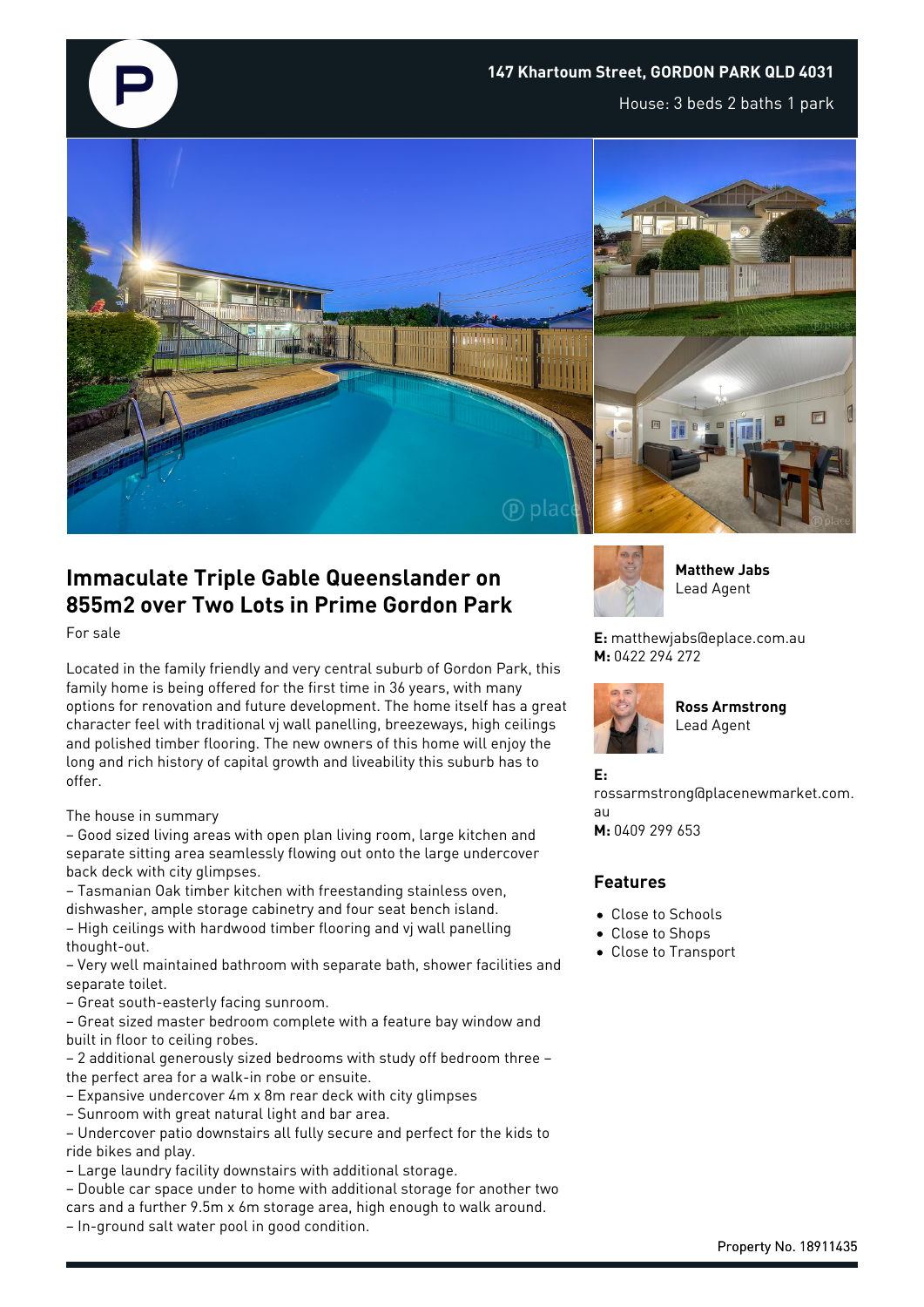

House: 3 beds 2 baths 1 park

Options for potential buyers to consider:

Option 1: Buy and live in the home whilst you plan your full renovation and enjoy the continual growth of property prices in Gordon Park. The home is very liveable in its current state.

Option 2: Buy the property and re-align the boundaries and keep the existing home ad have an additional lot to the rear of the home. (S.T.C.A)

Option 3: Land bank and rent out this neat and tidy home and enjoy the growth of land prices in the area.

The land itself is set on 809m2 on two lots on an elevated corner block giving great side access for vehicles and caravans. The services on the block run alongside the footpath so perfectly positioned to not hinder any further building on the site.

Less than 8 kilometres from the city centre, Khartoum Street, Gordon Park is regarded as one of Gordon Parks best streets, located within close proximity to many sought after schools, acres of parkland at the Kedron Brook walk and cycle tracks and a growing caf and inner city lifestyle, while being on a large 809m2 parcel of land. There is an abundance of transport options including the Northern Busway Stations and a short drive to great road networks including the airport link, Clem 7 tunnel to the south and with easy access west with the Legacy Way tunnel.

This is a rare opportunity to secure a superb piece of real estate that offers assured capital growth whilst being very liveable with endless potential to develop, renovate or land bank.

\*\*This property is being sold by auction or without a price and therefore a price guide can not be provided. The website may have filtered the property into a price bracket for website functionality purposes\*\*